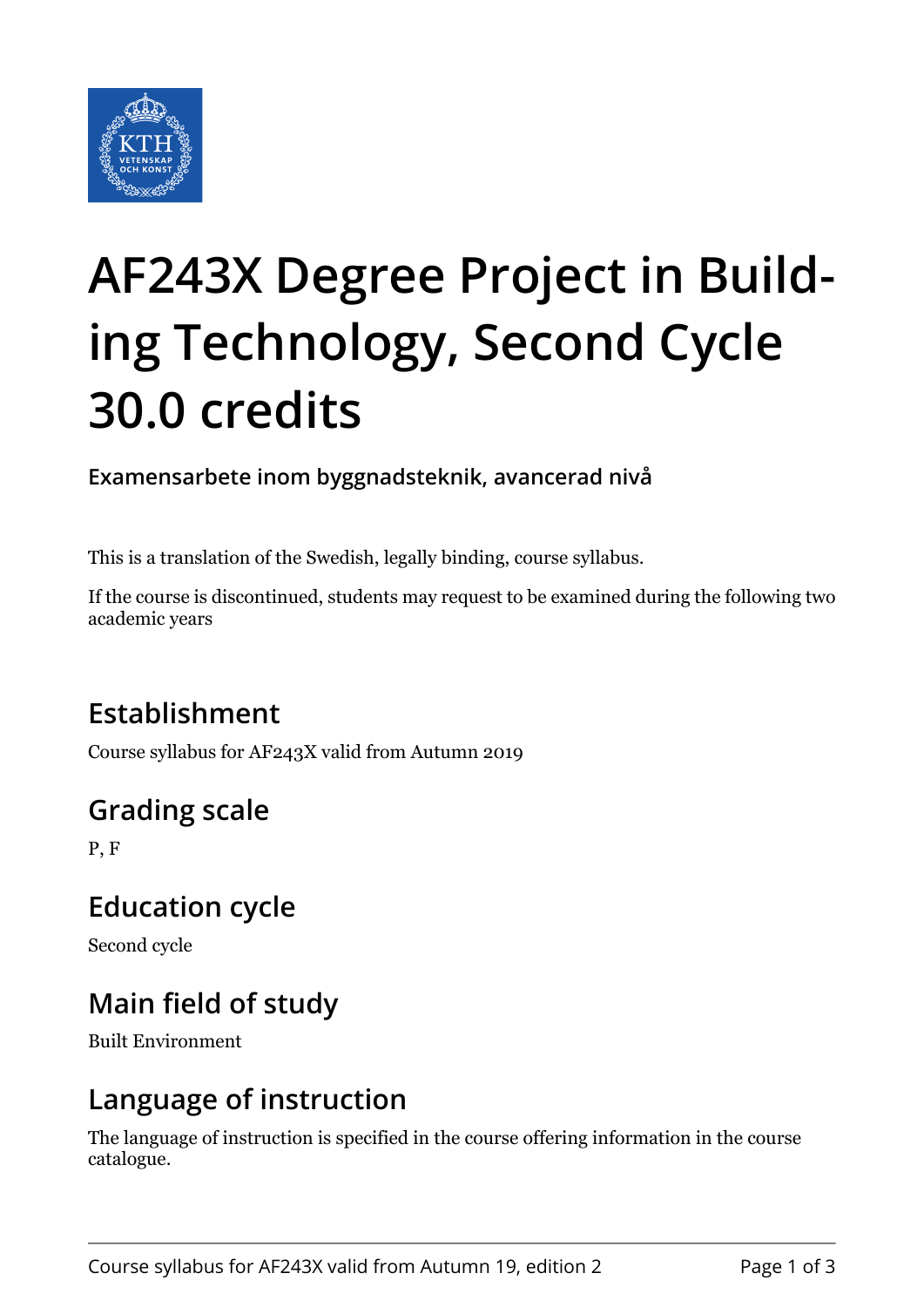## **Intended learning outcomes**

After a completed degree project, the student should be able to

- 1. show knowledge of the disciplinary foundation of the chosen subject area and best practice, an advanced understanding of current research and development work and advanced knowledge of methods.
- 2. demonstrate the ability to search for, collect and integrate knowledge in a comprehensive, critical, and systematic way and to identify his or her needs for further knowledge.
- 3. demonstrate the ability to identify, analyse, assess and handle complex phenomena, issues and situations, even with limited information.
- 4. demonstrate the ability to plan, and with adequate methods, carry out high-quality assignments within given time frames, as well as to evaluate this work.
- 5. demonstrate the ability to develop and evaluate products, processes, systems, methods or technical solutions, taking into consideration people's abilities and needs, and society's goals for economic, social and ecological sustainable development.
- 6. demonstrate orally and in writing the ability to, in dialogue with different groups, clearly account for and discuss his or her conclusions, including the knowledge and arguments that are the basis of such conclusions.
- 7. demonstrate the ability to exercise judgement, considering the relevant scientific, social and ethical aspects.
- 8. demonstrate the skills required to participate in research and development work or to independently work in other advanced contexts.

#### **Course contents**

The degree project should constitute a part of a specialisation within main field of study civil engineering and urban management at the second-cycle level to satisfy the requirements for the degree. This implies that the degree project should normally be carried out within Building Technolog.

# **Disposition**

The course is designed as a delineated research project.

The course structure may include, among other things, literature studies, problem formulation, collection and compilation of data and analysis.

The degree project should be presented at a seminar. The degree project should be written and presented in Swedish or English. A summary should be included in both languages.

The Master thesis will be checked for plagiarism.

#### **Specific prerequisites**